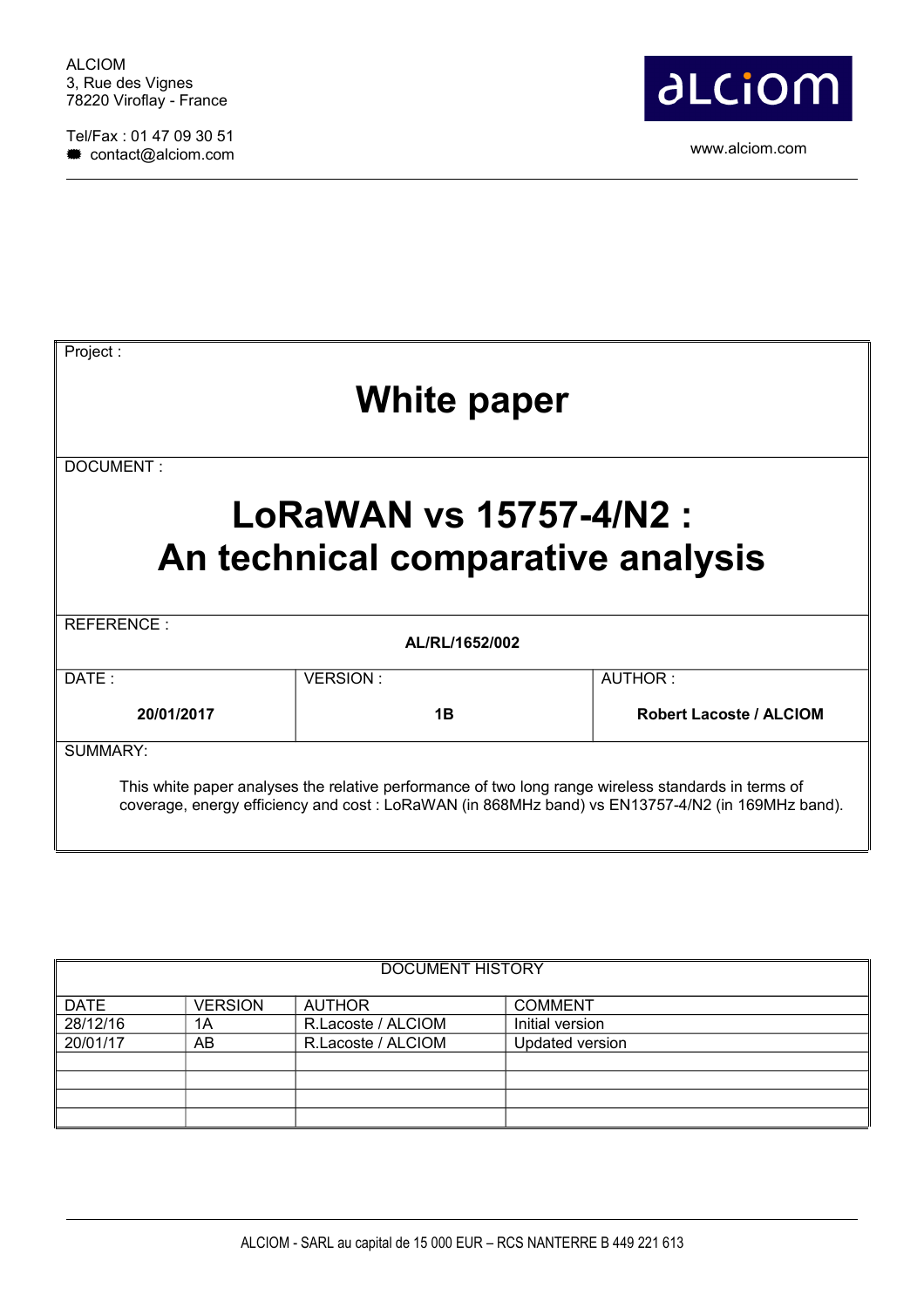

## **CONTENTS**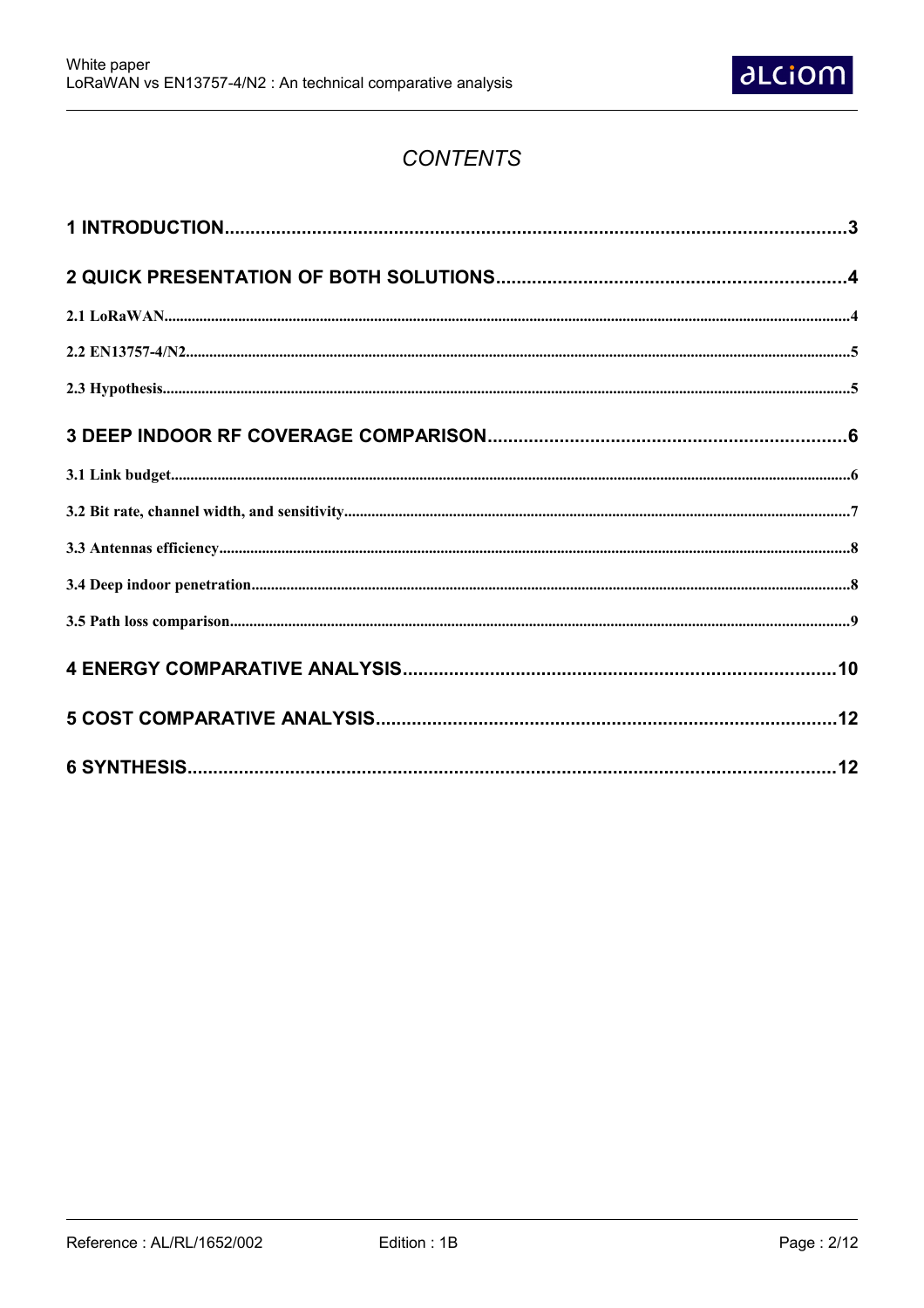dLCiOr

## **1 Introduction**

Metering systems could be split into two distinct application ranges :

- **Short range metering systems**, in which the useful data (reading of a water, gas or electricity counter, etc) must be transmitted to a closely located receiver. This is typically the case for domestic meter reading. In such systems the data receiver is either a low cost fixed gateway installed for example in corridors, or a moving receiver when using walk-by or drive-by techniques. In both cases the final data transfer to a central server is done through another channel than RF, like Internet.
- **Long range metering systems**, in which the data must be transmitted to a central server through a fixed transmission network. Such long range systems are usually built using relaying techniques, combining low cost RF links to fixed gateways. These gateways are usually installed on roofs, needs external power and are significantly more expensive than short range devices, so their number must be minimized in order to reduce deployment costs.



This white paper focuses on long range systems and more specifically on two of the most efficient low power / wide area networks (LPWAN) in terms of energy efficiency :

- **LoRaWAN in 868MHz band**
- **EN13757-4/N2 in 169MHz band**



Other configurations are of course possible but the intent of this white paper is to focus on these two technologies, which have proved to be both reasonably efficient solutions in terms of coverage for deep indoor smart metering applications.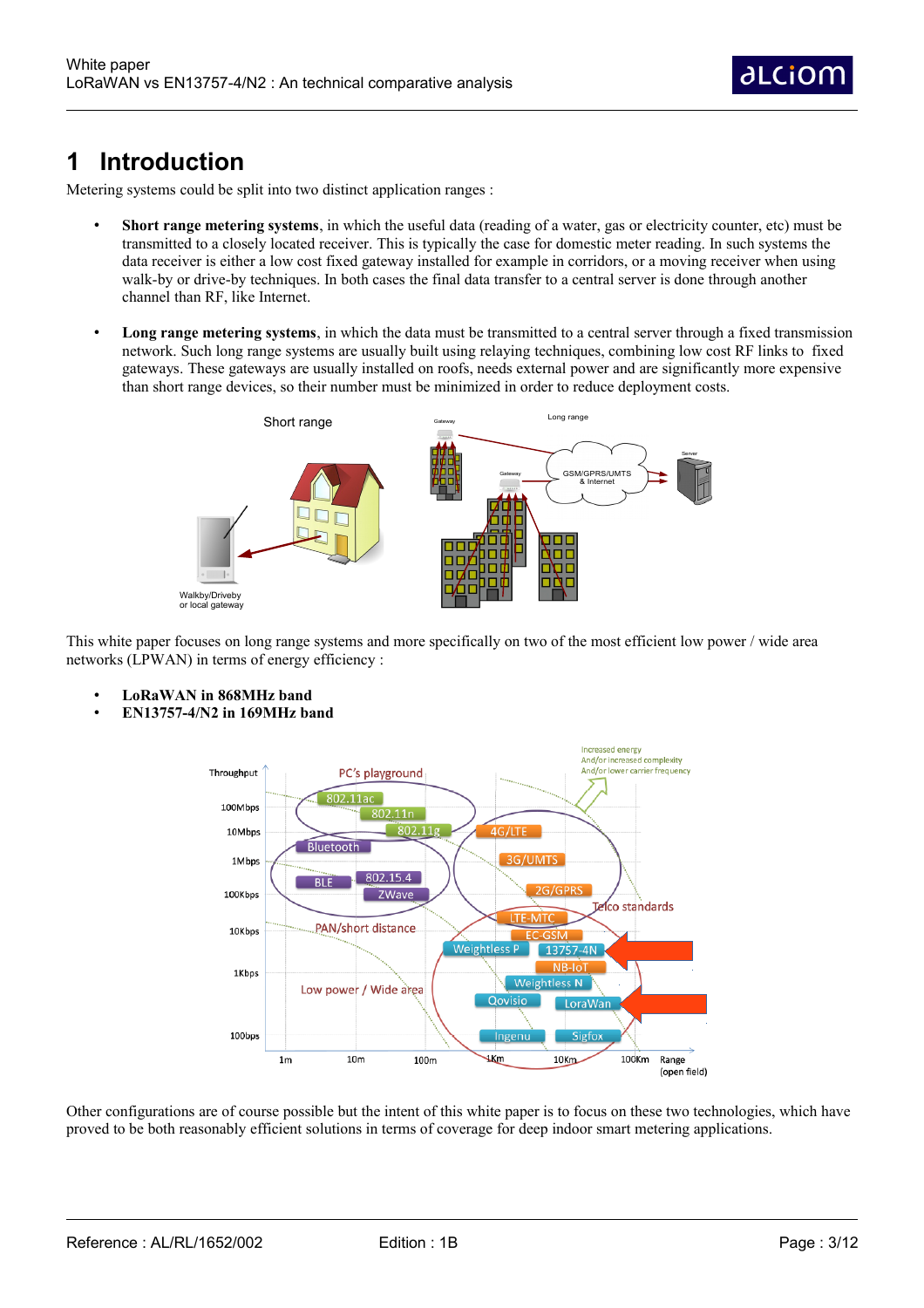# **2 Quick presentation of both solutions**

## *2.1 LoRaWAN*

**Overall :** LoRa ("Long Range") is a modulation technology developed by the French company Cycleo (Grenoble) and announced in September 2009. LoRa was then only a digital intellectual property module implementing the modulator and demodulator as well as early demonstrator platforms. Cycleo was then acquired by Semtech in March 2012. As a chip designer, Semtech integrated the LoRa IP into their RF transceivers, providing a one-chip solution.

In January 2015, the LoRa-Alliance (LoRaAlliance.org) is formed to support and develop a higher level protocol stack, LoRaWan, as an open standard. In June 2015 the specification of LoRaWan V1.0 achieved public release status.

**Carrier frequency :** In LoRaWAN, communication between end-devices and gateways is distributed via different frequency channels and data rates. LoRa uses mainly 3 channels in the unlicensed 868 MHz band for Europe

| Modulation | Bandwidth [kHz] | Channel<br>Frequency<br>[MHz] | <b>FSK</b><br><b>Bitrate or</b><br>LoRa DR<br>/ Bitrate     | NЬ<br><b>Channels</b> | Duty<br>cycle |
|------------|-----------------|-------------------------------|-------------------------------------------------------------|-----------------------|---------------|
| LoRa       | 125             | 868.10<br>868.30<br>868.50    | DR <sub>0</sub> to<br>DR <sub>5</sub><br>$10.3 - 5$<br>kbps | 3                     | 1%            |

**Data rate** : Physically, the modulation is based on spread-spectrum coding with a variation of chirp spread spectrum (CSS) with integrated forward error correction (FEC). This modulation is managed digitally. For Europe, LoRaWAN data rates range between 292bps to 11kbps with LoRa modulation through different so-called spreading factors (from 12 to 7 respectively), plus one GFSK data rate at 50kbps.

The selection of channel and data rate is therefore a trade-off between communication range and message payload. To maximize both the battery life of the end-devices and network capacity, the LoRaWAN network server can manage the data rate for each connected sensor via an Adaptive Data Rate algorithm (ADR). Anyway the majority of devices are currently using a predefined data rate based on the application.

**Bidirectionnality :** LoRaWAN compatible-Smart meters are so called Class A devices. This mode allows for bi-directional communications whereby each end-device's uplink transmission is followed by two short downlink receive windows (by default 1s and 2s after uplink frame, with listening time of 160ms each for 300bps transmission). The transmission slot scheduled by the end-device is based on its own communication needs with a small variation based on a random time basis (ALOHA-type of protocol). This Class A operation is the lowest power end-device system for applications that only require downlink communication from the server shortly after the end-device has sent an uplink transmission. Downlink communications from the server are queued automatically until the next scheduled uplink.



**Performances** : In upstream, the sensitivity of a LoRAWAN gateway at 293bps is about -141dBm conducted. Meters are limited by regulation to a +14dBm transmit power (radiated).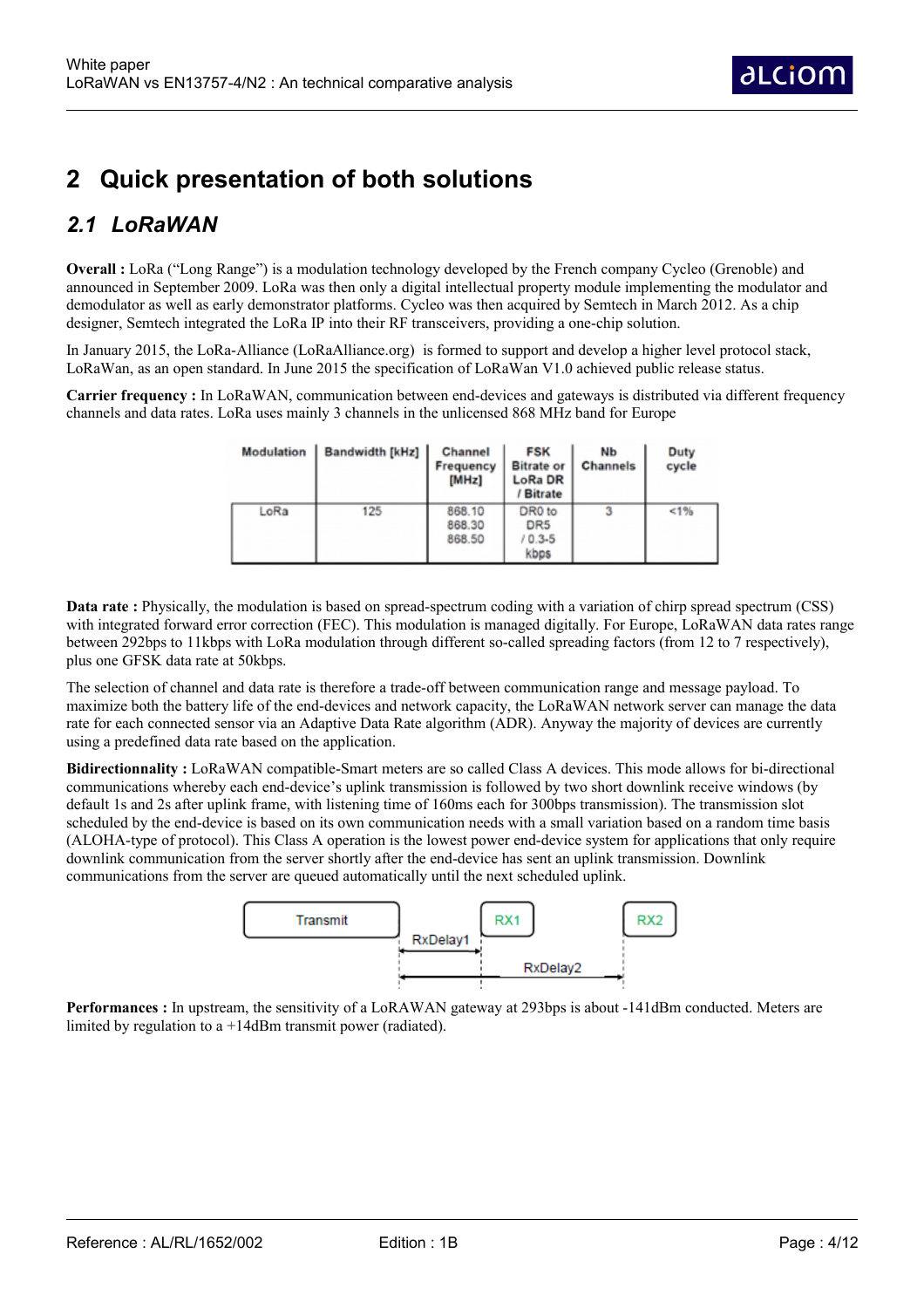#### *2.2 EN13757-4/N2*

**Overall :** The EN137457-4 european standard is part of a "metering" standard suite managed by the CEN TC294 technical comitee. The CEN TC294 standardises communication for gas, water and heat meters as well as for heat cost allocators. The EN13757-4 defines the wireless low level interface of this standard, including physical and MAC layers. This standard includes a long list of variants.

In 2012, a new variant of the EN13757-4 variant, called variant N, was proposed by ONDEO SYSTEMS and GrDF. This variant, using a 169MHz frequency band, allows to implement an actual LPWA network, contrarily to the other options which have a significantly shorter range and/or rely on short range relays, thanks to the low frequency band and high authorized transmit power (500mW or +27dBm).

**Carrier frequency :** The EN13757-4 N modes uses standard modulations in the 169MHz frequency band. The band is 75KHz wide, split into 6channels of 12,5KHz each

| $N1a-f$ |                | Long range<br>transmit for<br>stationary<br>readout.                    | $2.4$ or $4.8$               | 10% | <b>NRZ</b> | Transmit only; transmits on a regular basis to a<br>stationary receiving point.                                                                                                                                         |
|---------|----------------|-------------------------------------------------------------------------|------------------------------|-----|------------|-------------------------------------------------------------------------------------------------------------------------------------------------------------------------------------------------------------------------|
| $N2a-f$ | $\overline{2}$ | Long range two-<br>way communi-<br>cation for<br>stationary<br>readout. | $2.4$ or $4.8$               | 10% | <b>NRZ</b> | Meter unit transmits on a regular basis like mode N1<br>and its receiver is enabled for a short period after the<br>end of each transmission and locks on if a proper<br>preamble and synchronisation word is detected. |
| N2q     | $\overline{2}$ | Long range<br>communication                                             | 9,6<br>$(19.2 \text{ kbps})$ | 10% | <b>NRZ</b> | Secondary communication using multi-hop repeaters.<br>or bidirectional communication similar to mode N2a-f.                                                                                                             |

**Data rate** : Two data rates are specified by the standard (2400bps and 4800bps, plus a 9600bps mode for specific applications). Subsequent improvements where proposed by GrDF through the AFNOR group E17Z in order to add a standardized highly secure ciphering and authentication feature set as well as faster 6400bps modulation scheme and broadcast mode for firmware download over the air.

**Bidirectionnality** : Both bidirectional and unidirectional communications are supported, even if the typical applications use unidirectional links with rare downlink trafic. Each transmission is followed by a short reception window, typically 20ms long.

**Performances** : EN13757-4 mode N meters have usually +24 to+27dBm power amplifier (500mW), but have low gain antennas due to the mandatory small form factor (relatively to the wavelength), thus achieving about  $+15$  to  $+17$ dBm radiated power. Modern SDR-based EN13757-4 receiver provides typical sensitivity of -128dBm at 2400bps.

### *2.3 Hypothesis*

In this white paper, we assume that :

- LoRaWAN is used only in 292bps mode (SF12/DR0) and in 868MHz band, with a +13dBm conducted uplink transmit power
- EN13757-4/N2 protocol is used only in 2400bps mode and in 169MHz band, with a +24dBm conducted uplink transmit power
- Communications are bidirectionnal but downstream load can be neglected (typical of metering systems)
- Meters are typically installed in deep indoor configuration.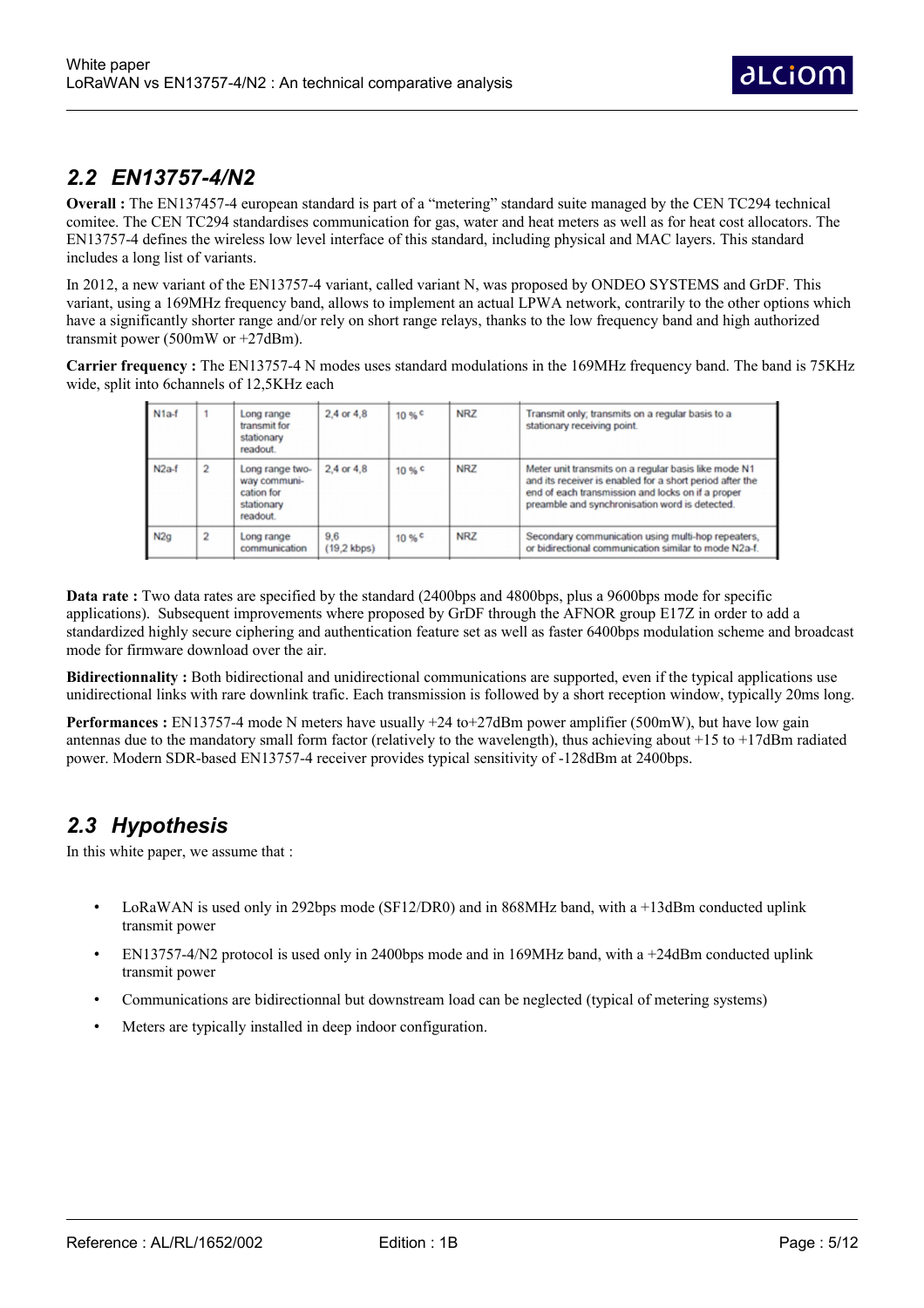## **3 Deep indoor RF coverage comparison**

### *3.1 Link budget*

For any radiofrequency transmission, the goal is to receive a signal strong enough in order to decode it with a reasonable error rate. Therefore the estimation of the received signal strength is key. This estimation includes the transmit power and RF channel condition and is called a link budget. The overall link budget of a radio link can be simplified as follows :

*PRX* (*dBm*)=*PTX* (*dBm*)−*PathLoss*−*PackagingLosses*+ *AntennaGains*



In this formula :

- $P_{RX}$  is the received power in dBm (meaning in dB relatively to 1mW), which must be above the sensitivity threshold of the receiver for a successful transmission (cf 2.3.3) ;
- $\bullet$  P<sub>TX</sub> is the transmitted power
- PathLoss is the signal attenuation through the air (see below)
- PackagingLosses are all signal losses due to the product enclosure, surrounding objets, etc
- AntennaGains is the sum of the gains or RX and TX antennas.

One of these terms is usually several orders of magnitude higher than the others : The **path loss**. The Friis formula provides an evaluation of this loss. One version is the following :

PathLoss
$$
(dB)
$$
 = 20 log<sub>10</sub> $\left(d_{km}\right)$  + 20 log<sub>10</sub> $\left(f_{MHz}\right)$  + 32, 4 + P*enetrationLoss* + FadingLoss + PolarisationLoss

Here :

d is the distance between transmitter and receiver in kilometers f is the carrier frequency in MHz PenetrationLoss is the sum of all signal losses due to obstacles, walls, etc Fadingloss is the signal attenuation due to multipath fading (reflected signals summed with inverted phases) PolarisationLoss is the signal attenuation due to non-parallel polarization planes between TX and RX antennas

Even if it is only approximated, this equation shows that the carrier frequency has a huge importance in terms of long range communication : For the same RF characteristics (TX power, RX sensitivity, antennas gains, losses, etc), the range of a RF link is doubled when the carrier frequency is divided by two.

#### **As a consequence, with the same hypothesis, same antenna gains and same link distance, a 169MHz solution will provide a 20log10(868/169)=14dB better link budget than a 868MHz solution**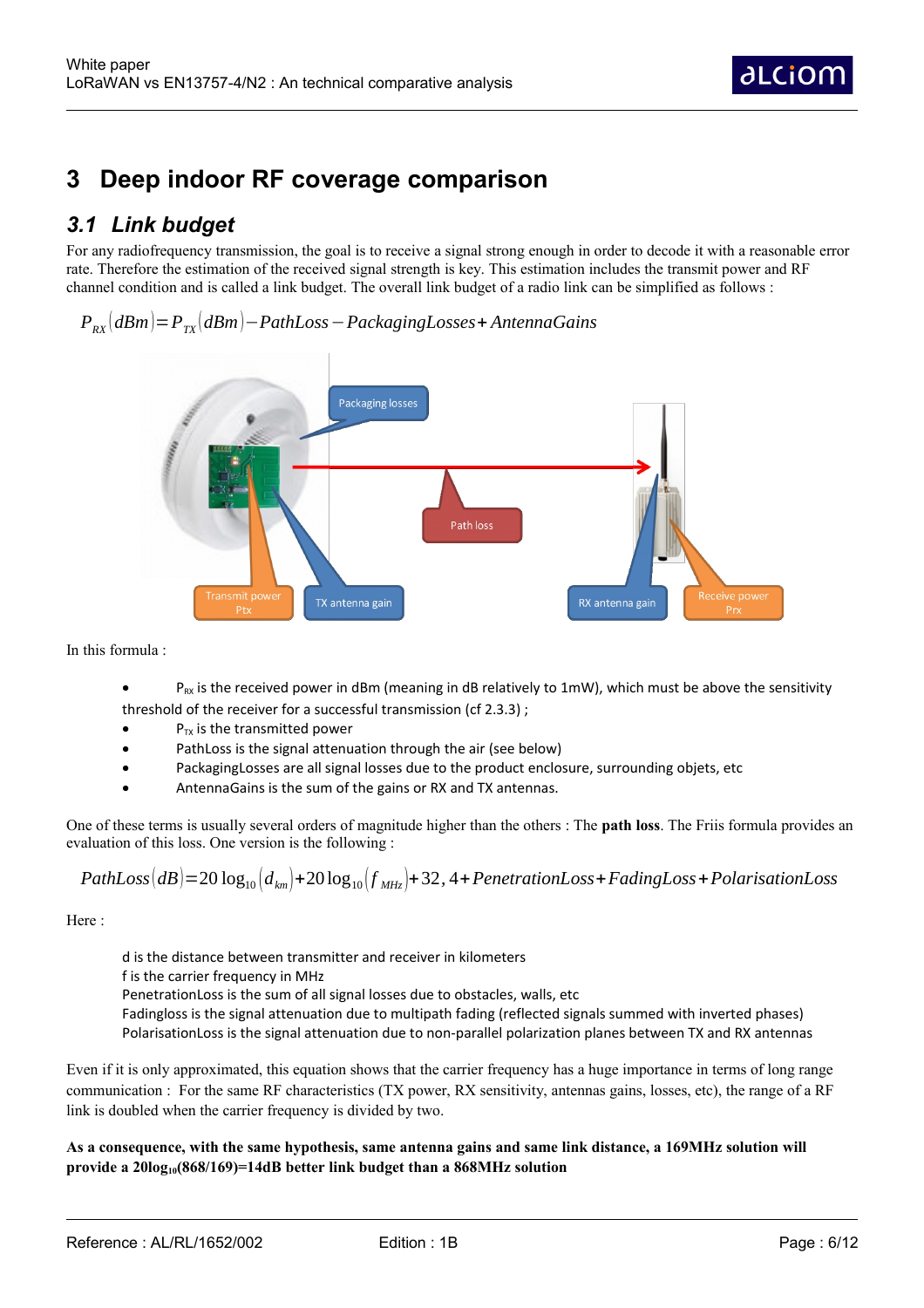### *3.2 Bit rate, channel width, and sensitivity*

The generic formula for the sensitivity of a receiver is the following :

#### Sensibility( $dBm$ ) = -174 + 10  $log_{10}(bitrate)$  + NF + Eb/N0

In this formula :

- Sensitivity is the minimum signal level in dBm that, when injected on the receiver antenna, allows the receiver to demodulate and decode the message with a given error rate ;
- Bitrate is the effective number of information bits transmitted per second (and NOT the channel bandwidth or the raw modulation bit rate) ;
- NF is the noise figure of the receiver, meaning a measure of the quality of the front-end electronics ;
- Eb/N0 is a figure of quality of the demodulator, meaning the amount of energy above noise that is required to demodulate an effective bit with the required error rate.

The following illustration explains where this formula come from :



Sensi (dB) = -174dBm + 10.log<sub>10</sub>(BW) + NF + SNR<sub>MN</sub> = -174dBm + NF + 10.log<sub>10</sub>(B) + Eb/N0 (dB)

Therefore the key factors to improve the range of a wireless communication are the following :

- **Reduce carrier frequency** (in order to limit the path loss at a given distance, at the expense of a larger antenna)
- **Increase transmit power** (up to the regulation limit, but with an impact on the power consumption)
- **Reduce the effective bitrate** (with an impact on the power consumption and system latency)
- **Increase the quality of the electronic of the receiver** (for a lower NF)
- **Increase the quality of the demodulator or use a more effective modulation** (to reduce Eb/N0)

If we put aside the carrier frequency (which is a system design decision), the next two options (increased TX power and reduced bit rate) have the same impact which **is increasing the transmit energy per bit** and so the power usage. All the LPWA solutions which uses a low bit rate to improve the range are basically increasing the energy used to transfer each bit of information as the first range enhancement mechanism. This is exactly the same than increasing the transmit power with a faster bit rate (legal constraints aside).

The last two options are more valuable but more complex. The **noise figure** improvement is costly as requiring high performance hardware, therefore the most studied aspect is the **Eb/N0 improvement**, through intense research since the 60's on energy efficient modulation schemes like PSK, synchronous demodulation, error correcting codes etc.

**Therefore, a 300bps solution like LoRaWAN will provide a 10log10(2400/300)=9dB better receiver sensitivity than a 2400bps link like EN13757-4N. This simply means that a lower bit rate gives a higher energy per bit as bits are longer.**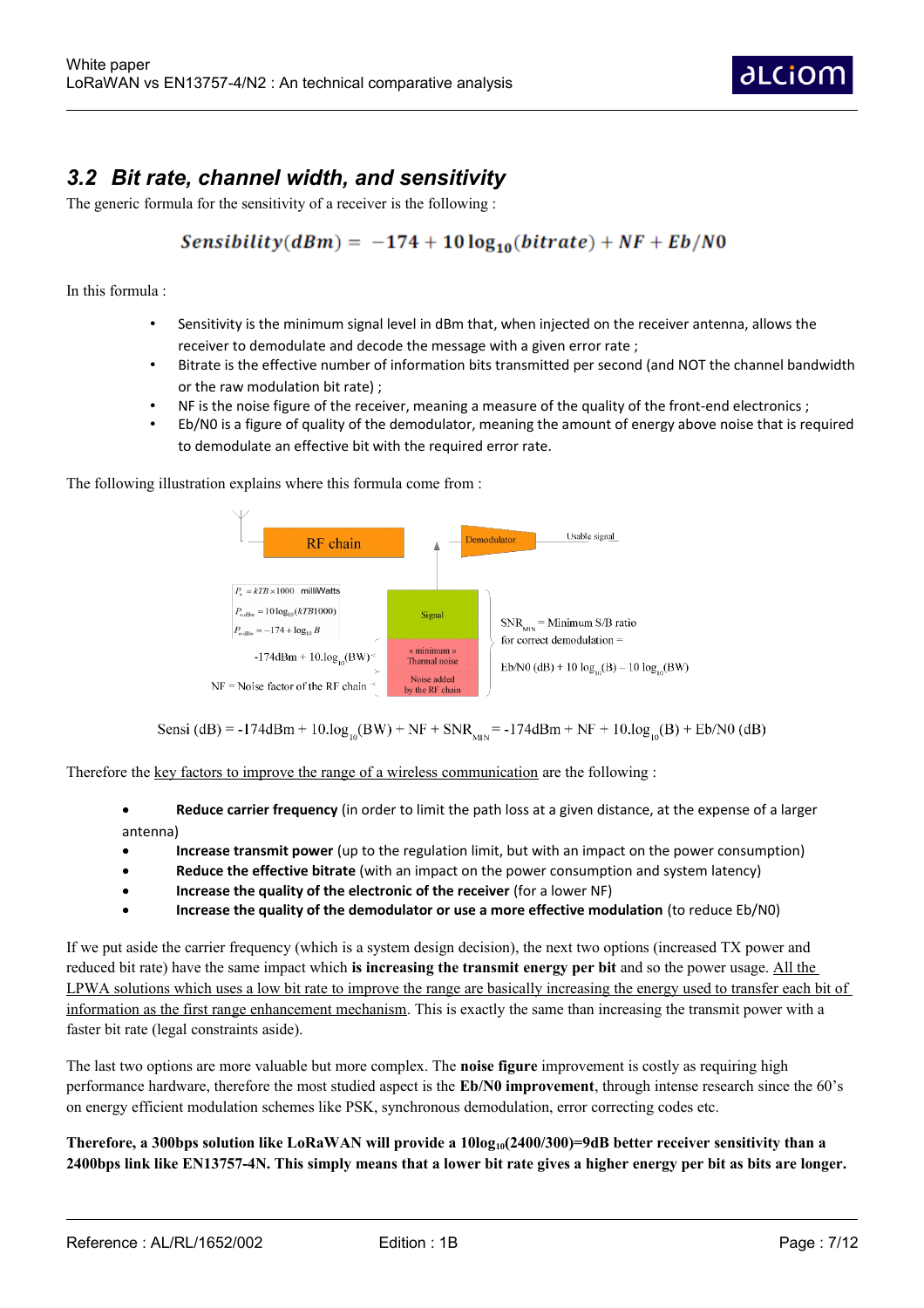#### *3.3 Antennas efficiency*

There are two issues linked to antennas : impedance matching and stability to varying environmental conditions. It can be showed that the lowest obtainable quality factor of an antenna can be approximated by the following formula :

$$
Q = \frac{1}{(k a)^3} + \frac{1}{k a}
$$
 (extended Chu-Wheeler criterion)

If this formula a is the radius of a sphere enclosing the antenna, and k is calculated as :

$$
k = \frac{2\pi}{\lambda} \quad \text{(equation 5)}
$$

The wavelength at 169MHz is 5 times larger than at 868MHz. Assuming that the space available to fit the antenna is given (meaning that the 169MHz antenna must have roughly the same size than a 868MHz antenna) then the two formulas shows that Q will be significantly higher at 169MHz. For a narrow band antenna Q is simply the frequency divided by the bandwidth of the antenna. **Therefore, for the same physical size, an optimized 169MHz antenna will have a significantly smaller bandwidth than an optimized 868MHz antenna.** 

That doesn't mean that it would be impossible to design a small 169MHz antenna as good as a small 868MHz antenna, however that means that the design will be far more difficult to tune in order to get the same performance. It also means that external changes (wiring, proximity of walls, etc) that could detune the antenna will have a stronger effect on a 169MHz antenna. Moreover a small 169MHz antenna will be farer to 50ohm than a 868Mhz antenna of the same size. Therefore the matching network will be more difficult to design and more sensitive to detuning.

In summary a 169MHz antenna is naturally 5 times larger than a 868MHz antenna. If space is constrained, as it is always in metering applications at least on the transmitter side, then the 169MHz antenna will have a smaller bandwidth and will be significantly more sensitive to detuning. **Experimentally a classical short (5-8cm) 868MHz can provide a gain of about 0dBi, whereas it is very challenging to design a 169MHz with the same size with a gain higher than -10 to -5dBi. So, when space is constrained, there is a real life 8 to 12dB advantage for 868MHz on the meter side.** Antennas on the gateway side have typically the same gain whatever is the carrier frequency.

### *3.4 Deep indoor penetration*

LPWA networks, and especially for metering, are often used for indoor communications. In such a configuration, other parameters than free space path loss should be studied, in particular penetration loss. Penetration loss is the attenuation of the signal when it must go through an obstacle (walls, windows, etc). Usually the higher the rf carrier frequency, the highest the losses :





(source : http://morse.colorado.edu/~tlen5510/text/classwebch3.html )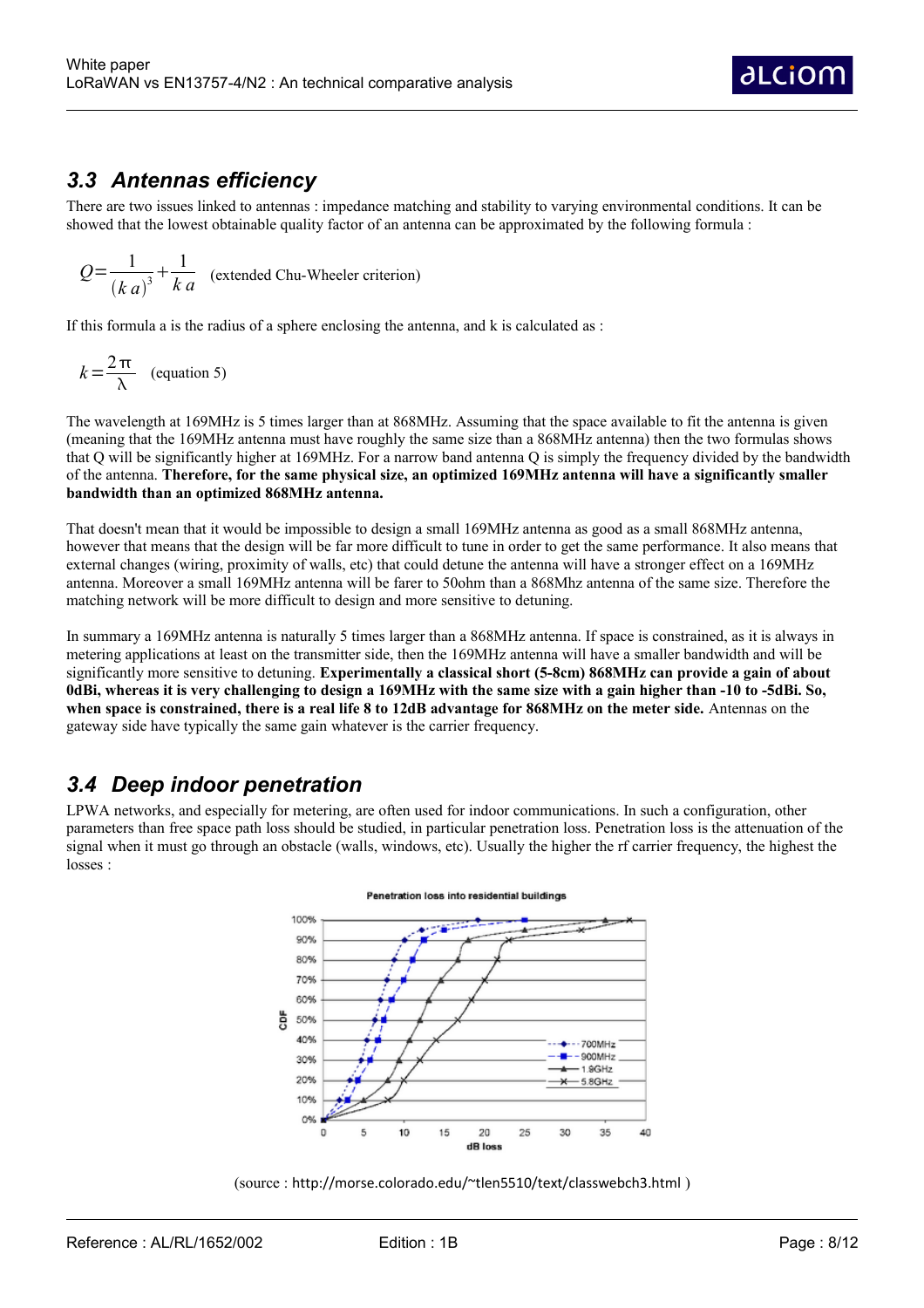So typical penetration losses into indoor environments are far higher when the carrier frequency increase. For example with a typical probability of 90% this figures shows that the penetration into light indoor environments is about 12dB at 868MHz but up to 20dB at 2,4GHz. It would be lower (8dB ?) at 169MHz. The phenomenon is even more significant for deep indoor coverage, an usual requirement for smart metering applications. Recent analysis showed that the typical penetration loss from street to a typical underground meter is about 25dB at 169MHz and 35db at 868MHz :

| Penetration loss (order of magnitude) | 169MHz | 868MHz |
|---------------------------------------|--------|--------|
| Light indoor                          | 8dB    | 12dB   |
| Deep indoor (meters)                  | 25dB   | 35dB   |

**For the same distance, a 169MHz solution do provide a significantly lower deep indoor penetration loss than 868MHzbased solution. Here we will assume a 10dB difference, which is confirmed by experience.**

#### *3.5 Path loss comparison*

With these hypothesis, the following table provide a theoritical comparison of the path losses tolerated by both solutions :

|                   |                                                 | LoRaWAN / 868MHz | EN13757-4/N2 / 169MHz |
|-------------------|-------------------------------------------------|------------------|-----------------------|
| Meter side (TX)   | Transmit power (conducted)                      | $+13dBm$         | $+24$ dBm             |
|                   | Meter antenna gain (typical)                    | 1dBi             | $-10dB$ i             |
| Gateway side (RX) | Gateway antenna gain (typical)                  | 6dBi             | 3dBi                  |
|                   | Sensitivity (typical)                           | $-141dBm$        | $-128dBm$             |
| Link budget       | Deep indoor penetration loss<br>(typical)       | $-35dB$          | $-25dB$               |
|                   | Fading loss (average)                           | $-7dB$           | $-7dB$                |
|                   | Polarisation loss (average)                     | $-3dB$           | $-3dB$                |
|                   | Overall link budget                             | 116dB            | 110dB                 |
|                   | Carrier frequency correction factor             | 0dB              | $+14dB$               |
|                   | 868MHz equivalent link budget                   | 116dB            | 124dB                 |
|                   | Equivalent free space coverage<br>(théoritical) | 17km             | 40km                  |

Quickly speaking and with the selected hypothesis, this analysis states that both solutions are more or less equivalent in terms of radiated power (13dBm+1dBi vs 24dBm-10dBi), and that the 13dB sensitivity advantage of LoRa is balanced by the 14dB advantage of the 169MHz carrier frequency for EN13757-4/N2. **This gives as a result a 8dB advantage for EN13757-4, linked to the better deep indoor propagation of the 169MHz carrier frequency.**

These figures are of course theoretical, but ate qualitatively consistent with field tests done on deep indoor meter networks, which showed a slightly better coverage using EN13757-4/N2 at 2400bps & 24dBm conducted power against LoRa at 292bps & 13dBm transmit power.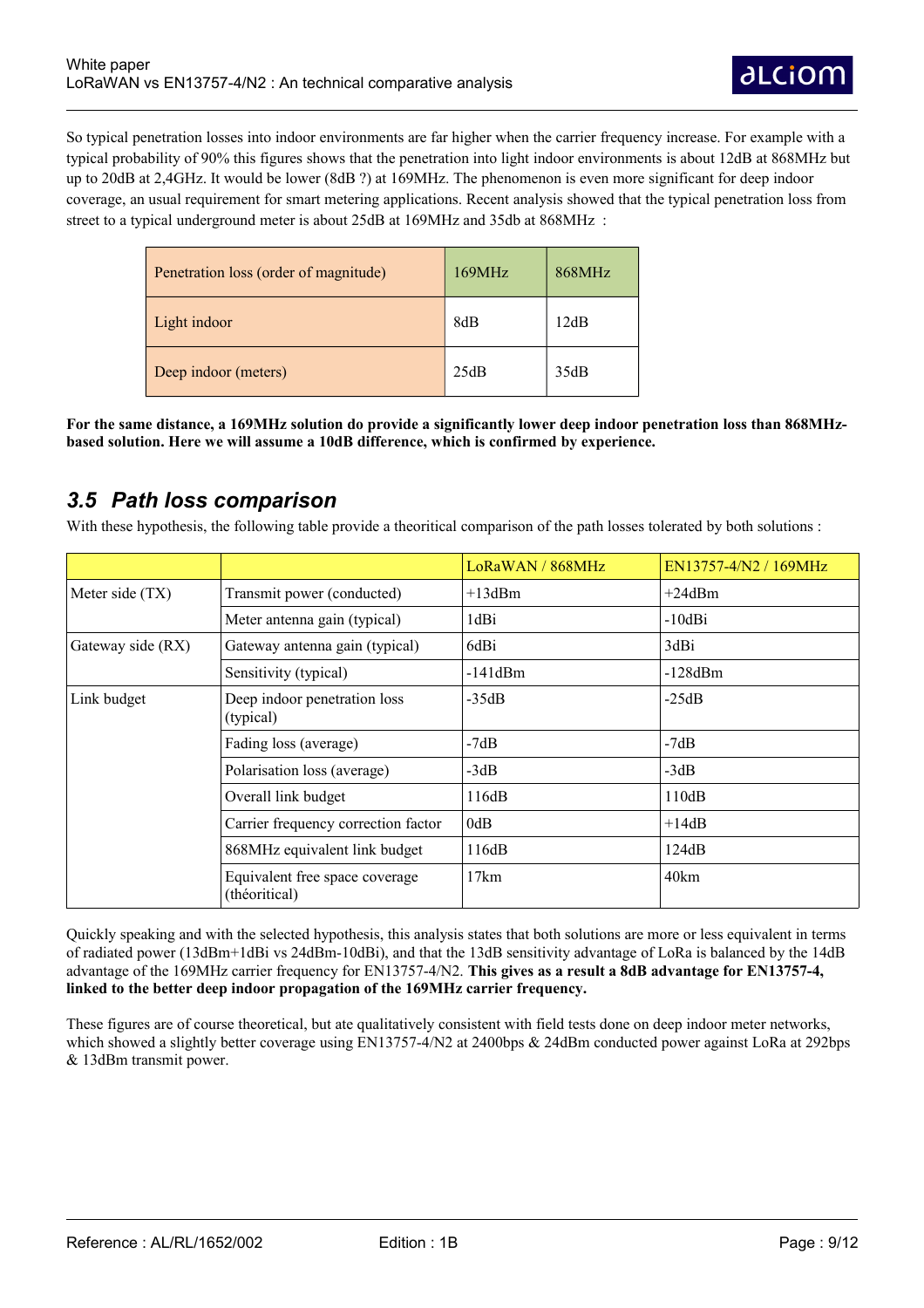## **4 Energy comparative analysis**

In order to compare the energy requirement of both solutions, we propose the following assumptions :

• For LoRaWAN, currents based on SX1272 transceiver figures @ 13dBm : 28mA in TX, 11mA in RX

| <b>Symbol</b>  | <b>Description</b>                                         | <b>Conditions</b>                                                                                                         | <b>Min</b>          | <b>Typ</b>            | <b>Max</b>                    | <b>Unit</b>          |
|----------------|------------------------------------------------------------|---------------------------------------------------------------------------------------------------------------------------|---------------------|-----------------------|-------------------------------|----------------------|
| <b>IDDSL</b>   | Supply current in Sleep mode                               |                                                                                                                           | ٠                   | 0.1                   | 1                             | uA                   |
| <b>IDDIDLE</b> | Supply current in Idle mode                                | <b>RC</b> oscillator enabled                                                                                              |                     | 1.5                   | ٠                             | uA                   |
| <b>IDDST</b>   | Supply current in Standby mode                             | Crystal oscillator enabled                                                                                                | ۰                   | 1.4                   | 16                            | mA                   |
| <b>IDDFS</b>   | Supply current in Synthesizer<br>mode                      | <b>FSRx</b>                                                                                                               | ۰                   | 4.5                   | ٠                             | mA                   |
| <b>IDDR</b>    | Supply current in Receive mode                             | LnaBoost Off<br><i>I</i> naBoost On                                                                                       | $\overline{a}$<br>- | 10.5<br>112           | ٠<br>$\overline{\phantom{a}}$ | mA                   |
| <b>IDDT</b>    | Supply current in Transmit mode<br>with impedance matching | $RFOP = +20$ dBm on PA BOOST<br>$RFOP = +17$ dBm on PA BOOST<br>$RFOP = +13$ dBm on RFO pin<br>$RFOP = +7$ dBm on RFO pin | ۰.<br>۰.<br>-<br>۰  | 125<br>90<br>28<br>18 | $\overline{a}$<br>٠<br>٠<br>٠ | mA<br>mA<br>mA<br>mA |

• For EN13757-4, currents based on CC1120 + SKY66100 amplifier @ 24dBm : 41+210=251mA in TX, 23mA in RX

|                                                                 | <b>CURRENT CONSUMPTION, TRANSMIT MODES</b>                               |                                                                                |      |    |  |
|-----------------------------------------------------------------|--------------------------------------------------------------------------|--------------------------------------------------------------------------------|------|----|--|
| TX current consumption +10 dBm                                  |                                                                          |                                                                                | 37   | mA |  |
| TX current consumption 0 dBm                                    |                                                                          | 950-MHz band (high-performance mode)                                           | 26   | mA |  |
| TX current consumption +14 dBm                                  |                                                                          | 868-, 915-, and 920-MHz bands (high-                                           | 45   | mA |  |
| TX current consumption +10 dBm                                  |                                                                          | performance mode)                                                              | 34   | mA |  |
| TX current consumption +15 dBm                                  |                                                                          |                                                                                | 50   | mA |  |
| TX current consumption +14 dBm                                  |                                                                          | 434-MHz band (high-performance mode)                                           | 45   | mA |  |
| TX current consumption +10 dBm                                  |                                                                          |                                                                                | 34   | mA |  |
| TX current consumption +15 dBm                                  |                                                                          | 169-MHz band (high-performance mode)                                           | 54   | mA |  |
| TX current consumption +14 dBm                                  |                                                                          |                                                                                | 49   | mA |  |
| TX current consumption +10 dBm                                  |                                                                          |                                                                                | 41   | mA |  |
| LOW-POWER MODE <sup>(1)</sup>                                   |                                                                          |                                                                                |      |    |  |
| TX current consumption +10 dBm                                  |                                                                          |                                                                                | 32   | mA |  |
|                                                                 | CURRENT CONSUMPTION, RECEIVE MODE (HIGH-PERFORMANCE MODE) <sup>(1)</sup> |                                                                                |      |    |  |
| 1.2 kbps, 4-byte preamble                                       |                                                                          | Using RX sniff mode, where the receiver                                        | 2    |    |  |
| RX wait for sync<br>38.4 kbps, 4-byte preamble                  |                                                                          | wakes up at regular intervals to look for an<br>incoming packet <sup>(2)</sup> | 13.4 | mA |  |
| 433-, 868-, 915-, 920-, and<br>950-MHz bands<br>RX peak current |                                                                          | Peak current consumption during packet                                         | 22   | mA |  |
| 169-MHz band                                                    |                                                                          | reception at the sensitivity threshold                                         | 23   |    |  |

Table 4. SKY66100-11 DC Electrical Specifications (Note 1)<br>(Vcc = +3.3 V, Tc = +25 °C, with Output Matching Network as Noted, Unless Otherwise Noted)

| <b>Parameter</b>                                                          | <b>Symbol</b>   | <b>Test Condition</b>                                               | <b>Min</b> | <b>Typical</b> | <b>Max</b> | <b>Units</b> |
|---------------------------------------------------------------------------|-----------------|---------------------------------------------------------------------|------------|----------------|------------|--------------|
| <b>Receive quiescent current</b><br>(Pins: VCCO, VCC1, VCC2)              | lo RX           | Rx mode (Note 2)                                                    |            | 680            |            | μA           |
| <b>Transmit quiescent current</b><br>(Pins: VCCO, VCC1, VCC2)             | IQ TX           | <b>Tx mode</b>                                                      |            | 15             |            | mA           |
| <b>Transmit bypass quiescent current</b><br>(Pins: VCCO, VCC1, VCC2)      | <b>IQ TXBYP</b> | Tx bypass mode (Note 2)                                             |            | 680            |            | μA           |
| <b>Transmit operating current</b><br>(Pins: VCCO, VCC1, VCC2)             | <b>IOP TX</b>   | TX mode:<br>$Vcc = 3.3 V$ , $POUT = +24$ dBm<br>(Note 3 and Note 5) |            | 210            |            | mA           |
|                                                                           |                 | $Vcc = 3.6 V$ . Pout = $+27$ dBm (Note 4)                           |            | 325            |            | mA           |
| Shutdown current (Pins: VCCO, VCC1, VCC2)<br>(Note 5, Note 6, and Note 7) | <b>Isp</b>      | Shutdown/sleep mode                                                 |            | 0.02           | 1.0        | μA           |

- Hypothesis of an additionnal 5mA constant current in RX and TX mode for CPU
- 32-byte overal frame length, or 256 raw bits. This translates to an hypothetical application-layer frame of 22 to 25 bytes depending on the protocols, but both LoRaWAN and EN13757-4/N2 have a quite similar overead. Both includes in particular a 4-byte MIC etc.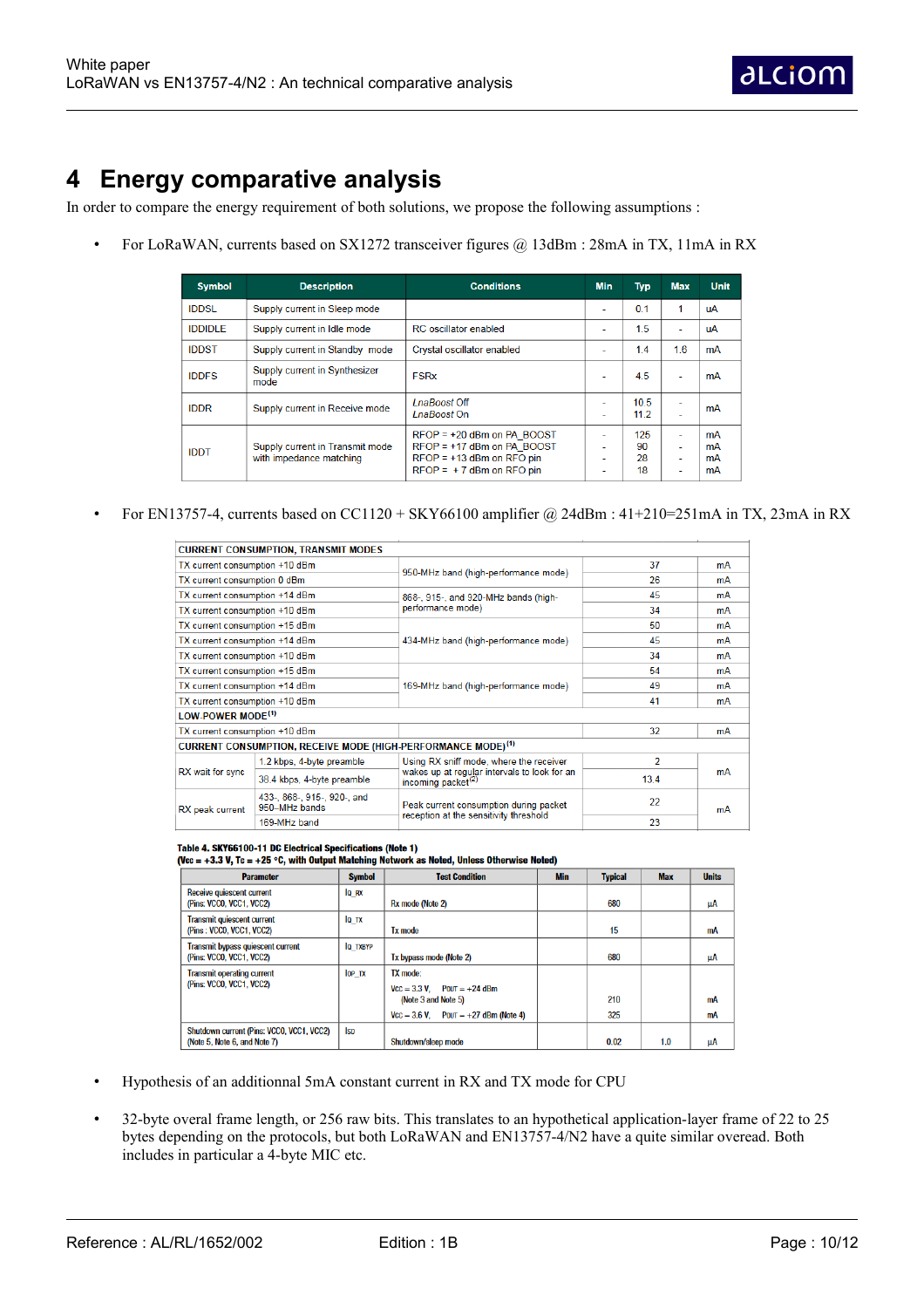With these assumptions, the energy required for a single 32-byte uplink frame transmission are the following :

LoRaWAN solution :

| Phase              | $\vert$ Current (mA, typical) | Duration (ms, typical)       | Energy (mA.s, typical) |
|--------------------|-------------------------------|------------------------------|------------------------|
| Uplink TX          | $128+5=33mA$                  | 256 bits / 292bps = $877$ ms | 28.9mA.s               |
| Downlink RX window | $11+5=16mA$                   | $2 \times 160$ ms = 320ms    | 5.1mA.s                |
| Total              |                               |                              | 34,06mA.s              |

EN13757-4/N2 solution :

| Phase              | Current (mA, typical) | Duration (ms, typical)                               | Energy (mA.s, typical) |
|--------------------|-----------------------|------------------------------------------------------|------------------------|
| Uplink TX          | 251+5=256mA           | $256 \text{ bits} / 2400 \text{bps} = 107 \text{ms}$ | $27.4 \text{mA.s}$     |
| Downlink RX window | $23+5=28mA$           | $1 \times 20$ ms = $20$ ms                           | 0.56mA.s               |
| Total              |                       |                                                      | 28.0 <sub>m</sub> A.s  |

**In summary, and given the hypothesis selected for this white paper, the EN13757-4/N2 solution using the 169MHz RF spectrum provides both an increased link budget (about 8dB difference) and a slightly lower energy consumption (28mA.s per uplink communication against 34mA.s, or 17% lower).** 

**This difference would directly translate in a 17% longer battery life if the batteries were identical and used in the same conditions (assuming in particular the use of the currrent leveling capacitor to avoid the higher current peaks in the 169MHz version).**